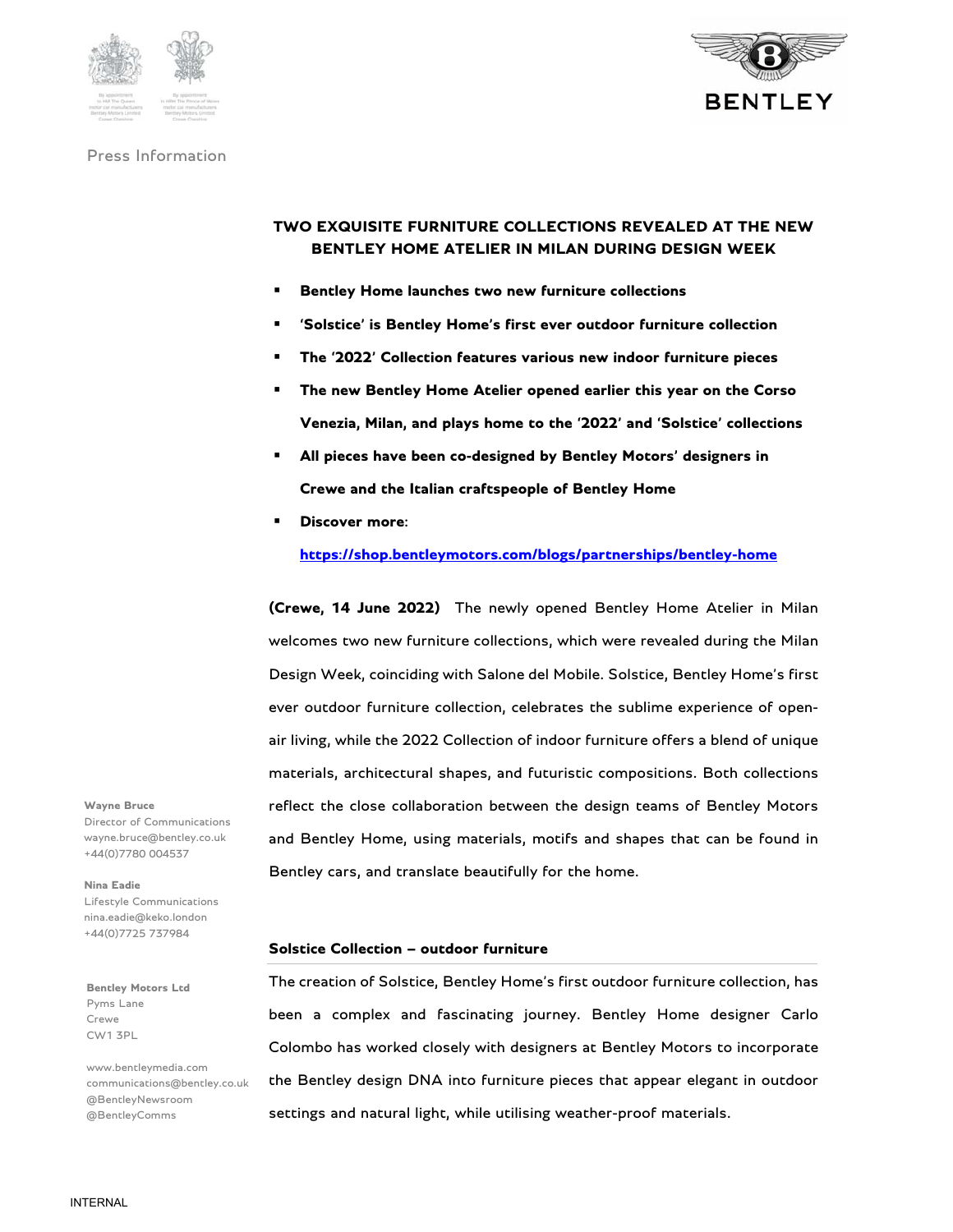



Each design from the collection can be personalised with a broad choice of fabric and covering options. Velvet, chenille, and satin have been treated especially for outdoor use, following sophisticated research into each of the luxurious textiles. The exclusive MARM \ MORE® fabric made from waste marble powder can also be chosen by those looking for a sustainable fabric option. Similarly, the new Colwyn hemp fabric, in a choice of three colours – Cool Grey, Laguna and Desert – is available for the first time to Bentley Home customers. Hemp is one of the oldest botanical fibres, with origins dating back 6,000 years. Cultivated without the use of fertilisers and chemicals, it is wellsuited to outdoor life as it resists extreme climate conditions. Bentley Home's Colwyn undergoes further anti-static and waterproofing treatment, ensuring that dust and rain slide off without penetrating the fibre, and it is resistant to atmospheric agents.

A key design feature of the collection is the 'super-mirror' steel detail that is inspired by the front matrix grille of Bentley's modern car line-up, including the Continental, Bentayga and Flying Spur ranges. 'Super-mirror' refers to the high level of polish that is applied to the stainless steel, a beautiful and unique effect achieved by the world-class craftspeople of Bentley Home. Wrapping around the Solstice Sofa, Armchair and Pouf, each individual super-mirror slat is curved to follow the outline of the backrests, using a sophisticated cutting system. The super-mirror steel grille detail has a delicate lightness consistent with the upholstered leather and fabric elements of the furniture designs.

The Solstice Coffee Table and Side Table also feature the super-mirror grille, revealing its dual structure and decorative function at its best. Elegant, round marble tops are available in a choice of Mont Blanc, Silk Brown, or Emerald Green, to stylishly finish each table.

**Wayne Bruce**  Director of Communications wayne.bruce@bentley.co.uk

+44(0)7780 004537

#### **Nina Eadie**

Lifestyle Communications nina.eadie@keko.london +44(0)7725 737984

**Bentley Motors Ltd**  Pyms Lane Crewe CW1 3PL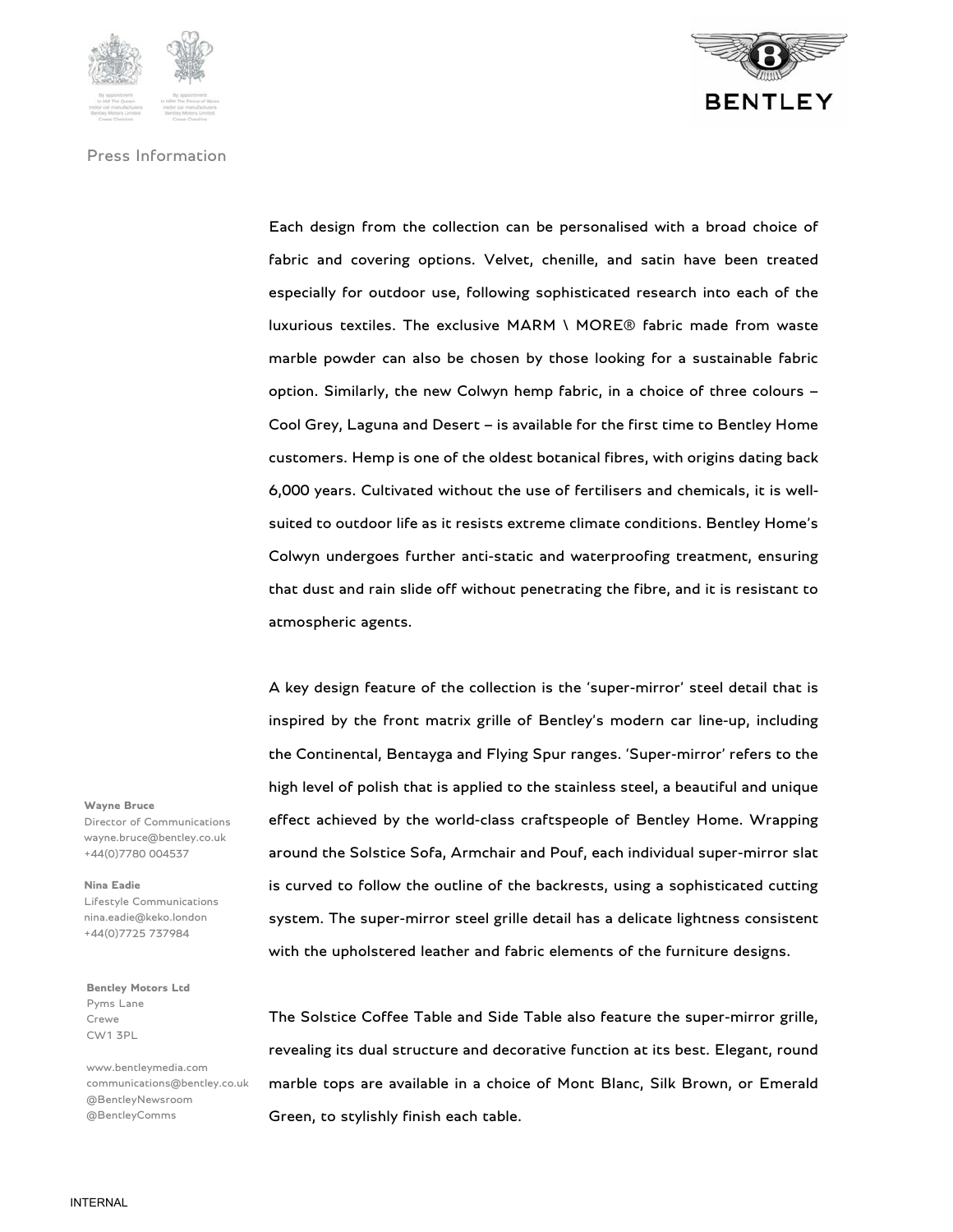



The Solstice Sunbed is lightweight and comfortable, epitomising the Bentley Home lifestyle for the outdoors. Close attention to detail has been paid to every detail of this piece, to carefully engineer the balance between size, lines, and textures, in a way that is suitable for gardens, terraces and poolsides.

### **2022 Collection – indoor furniture**

Each year, Bentley Home releases a new collection of indoor furniture pieces during the Milan Design Week. The 2022 Collection is an exciting blend of precious materials, high-quality finishes, and personalised options. Bold lines draw inspiration from nature, futuristic architecture, and the interplay between them.

The Galloway Sofa, Bench and Chaise Longue are named after the landscape that overlooks the Irish Sea: a wild sanctuary of thick forest, peaceful hills, and mountains. Power and fluidity combine in a curving motion, from the legs to the armrests. These pieces can be customised by combining a high or low armrest and backrest. Its frame is made up of three layers of wood veneers, reflective of those found in Bentley's interior car cabins: Warm Grey Fiddleback Sycamore, Smoked Liquidambar or Burr Walnut Briarroot; with either glossy, brushed finishing, Degrade Lacquer or Metal Lacquer effect. Soft leather upholstery is juxtaposed by the Gun-Metal Grey profile of the furniture pieces. The Galloway silhouettes play with folds and tapering thicknesses, with a light yet bold structure taking shape from the voluminous base of each piece. Armrests are rounded like a bow and defined by their elegant curvature.

Also joining this year's collection is the Helston Coffee Table. The unique,

**Wayne Bruce**  Director of Communications wayne.bruce@bentley.co.uk +44(0)7780 004537

**Nina Eadie** 

Lifestyle Communications nina.eadie@keko.london +44(0)7725 737984

**Bentley Motors Ltd**  Pyms Lane Crewe CW1 3PL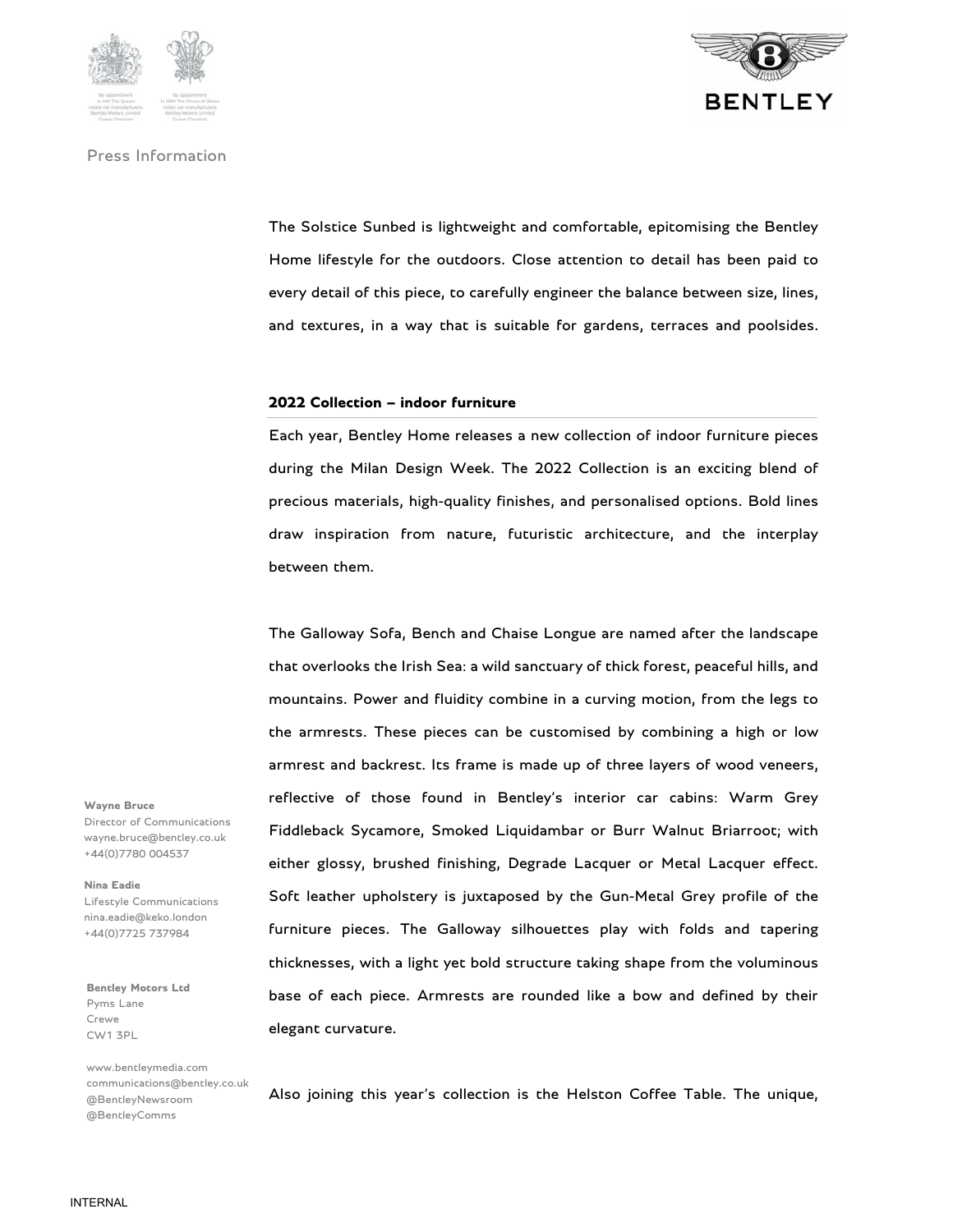



sculptural, and dynamic lines of this piece complement the sofas and armchairs of past Bentley Home collections. Available in two sizes, Helston tables can stand together as a pair in each size, and are equally elegant alone. Topped in a choice of marble, leather or wood, the outer frame of the table can be covered in leather or veneered in the signature wood veneers and lacquers of the collection. The breadth of choices reflects those available to Bentley Motors' customers when personalising their car cabins.

The Ryde Ottoman is the first circular pouf in the Bentley Home collection. It is a versatile piece, ideal for living spaces, bedroom, or office. The outer shell, covered in the collection's wood veneer, is inspired by the iconic Bentley diamond motif, and embraces the leather or fabric seat. An ode to perfect geometry, the design reveals the master craftspeople's skills in creating finely detailed and customisable objects.

The Havergate Cabinet and Sideboard posed a challenge to Bentley Motors and Bentley Home designers: to mix harmony and lightness, with volumes and voids. The outer structure of these pieces are covered in the collection's wood veneers or in leather, allowing each piece to stand elegantly in the centre of a room or against a wall, as every angle is beautiful and considered. Degrade Gun-Metal Grey or Champagne metal decorations on the doors juxtapose with the lightness of the glass shelves. The shaded colour of the Havergate line is the product of painstaking craftsmanship, involving a series of manual applications. The intricate process of lacquering involves a number of different steps by hand. A coat of varnish is first applied to the wood, followed by an airbrush layer to apply the colour before the craftsperson gradually draws away from the wood to accentuate the colour gradient. The key technical skill lies in then replicating every detail of the shading, to guarantee consistency. A

**Wayne Bruce** 

Director of Communications wayne.bruce@bentley.co.uk +44(0)7780 004537

#### **Nina Eadie**

Lifestyle Communications nina.eadie@keko.london +44(0)7725 737984

**Bentley Motors Ltd**  Pyms Lane Crewe CW1 3PL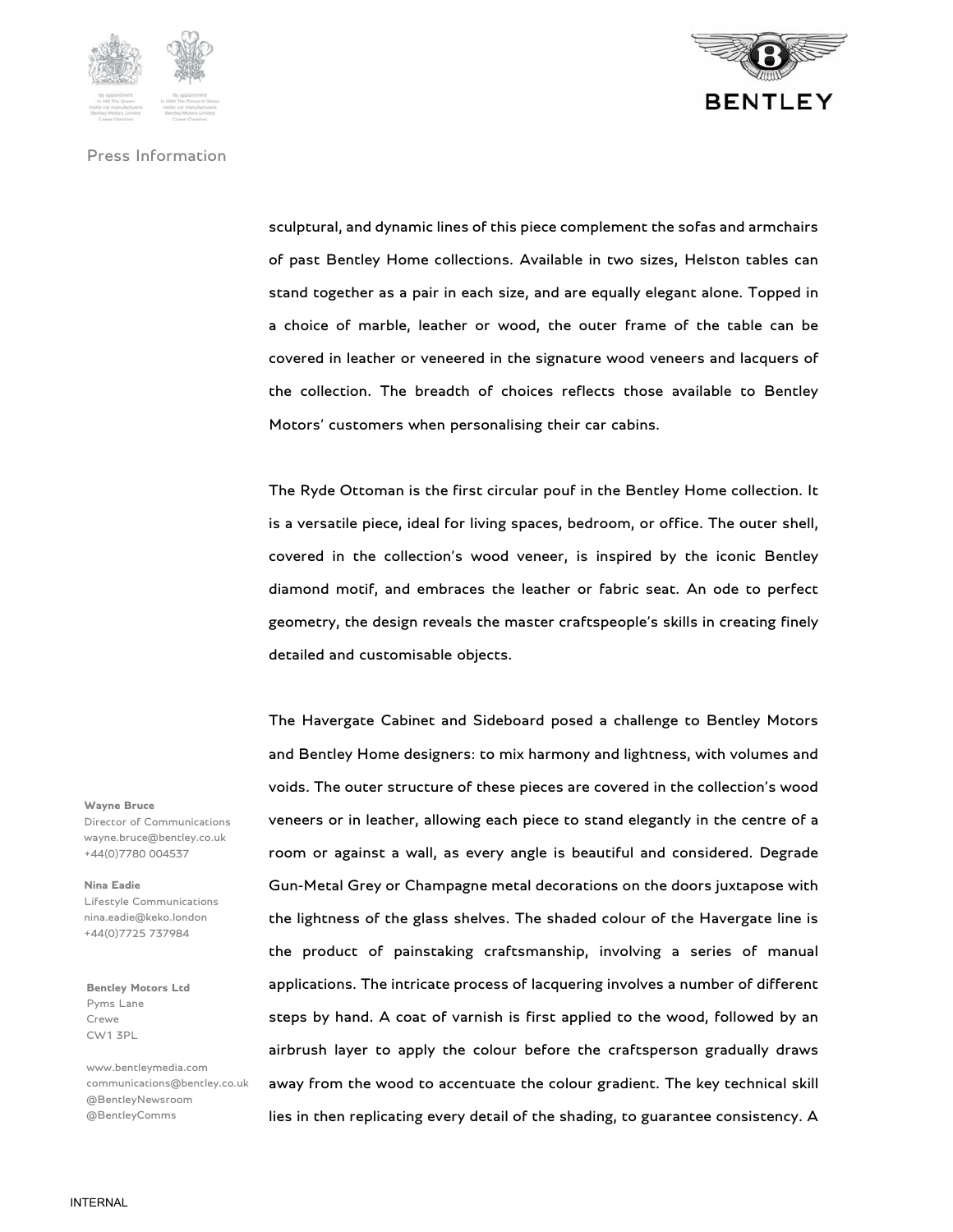





further round of polishing gives the products body, depth, and a solid appearance and finally, four coats of varnish are applied before the last round of polishing.

The new Ramsey lighting pieces join the existing Bentley Home Ramsey line, with diamond motif engravings draw inspiration from the quilting found inside Bentley's cars. The Ramsey Floor, Table and Wall Lamps have steel surfaces with either Gun-Metal Grey finish and Black Marquina marble bases, or Champagne finish and Calacatta marble bases. Each finish has unique characteristics that provide a different kind of light: warm and caressing, or contemporary and bright. The lamps are handmade using Murano glass, and the lighting system is cutting-edge to enhance the surface illumination and guarantee an even distribution of light.

The new Stirling mirror is a sculpture in its own right, crafted in collaboration between Bentley Motors, Bentley Home, and the designer Francesco Forcellini. The mirror is inspired by the signature curvature of the wider collection, with softened corners to accentuate the minute incisions of its geometric image. Diamond patterns are obtained through laser technology, giving a three-dimensionality to the piece. The mirror is available in either fume or bronze, with just a single sheet of glass, making it a work of art. Silver alloy is available as an option, a process done by hand in the manner used in glassworks of the mid-20<sup>th</sup> century, which is now very rare.

**Bentley Home Atelier, Milan** 

The new, recently opened Bentley Home Atelier at 36, Corso Venezia, Milan, sits within the colonnaded courtyard of the late 19<sup>th</sup> century Palazzo Chiesa,

**Wayne Bruce**  Director of Communications wayne.bruce@bentley.co.uk +44(0)7780 004537

**Nina Eadie** 

Lifestyle Communications nina.eadie@keko.london +44(0)7725 737984

**Bentley Motors Ltd**  Pyms Lane Crewe CW1 3PL